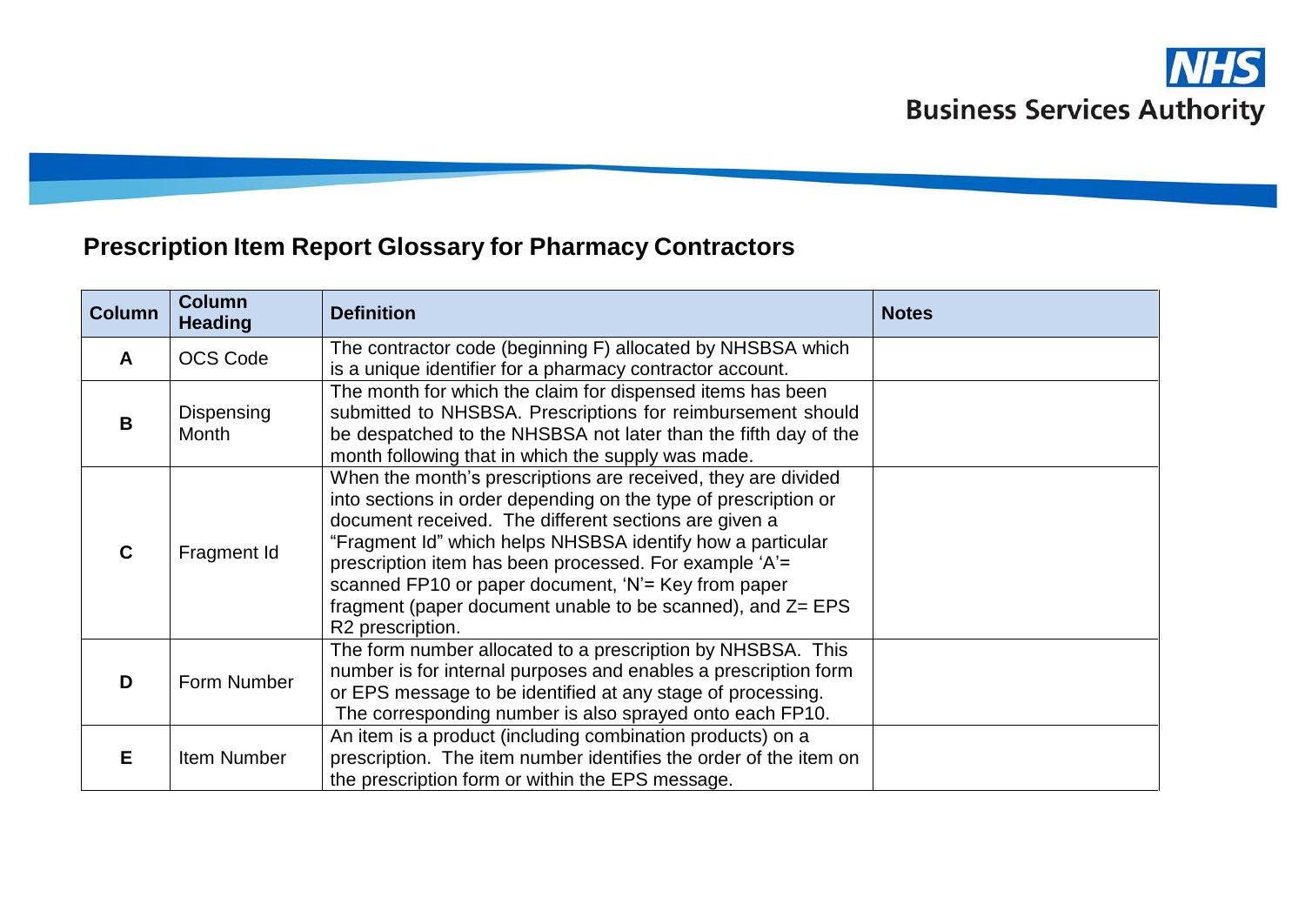

| <b>Column</b> | <b>Column</b><br><b>Heading</b> | <b>Definition</b>                                                                                                                                                                                                                                                                                                                                                                                                                                                                                                                            | <b>Notes</b>                                                                                                                                                                                                                                                                                                                                          |
|---------------|---------------------------------|----------------------------------------------------------------------------------------------------------------------------------------------------------------------------------------------------------------------------------------------------------------------------------------------------------------------------------------------------------------------------------------------------------------------------------------------------------------------------------------------------------------------------------------------|-------------------------------------------------------------------------------------------------------------------------------------------------------------------------------------------------------------------------------------------------------------------------------------------------------------------------------------------------------|
| F             | Element Id                      | This will usually be 1. However, some prescription items have<br>more than one element. This occurs when more than one pack<br>size has been used to meet the order, or when an<br>extemporaneous product such as a mixture is made in the<br>pharmacy. Elements of the same item will appear below each<br>other. For the total reimbursement price or quantity for these<br>items, it is necessary to add all elements together. Elements will<br>also have the indicator MP or LP, again indicating that they are<br>elements of an item. | e.g. a cream is ordered with a<br>quantity requiring packs of<br>different sizes to meet the order.<br>e.g. a Drug Tariff Special Order<br>liquid is ordered with a quantity<br>greater than the minimum<br>volume pack listed in Part VIIIB,<br>requiring the excess to be paid<br>at the additional price per ml.<br>See also MP and LP definitions |
| G             | Form Type                       | The prescription form type, as printed on the bottom of the form,<br>or derived from an EPS message.<br>e.g. FP10MDA, FP10SS, FP10NC                                                                                                                                                                                                                                                                                                                                                                                                         |                                                                                                                                                                                                                                                                                                                                                       |
| H             | <b>Prescriber Code</b>          | The unique number assigned to a prescriber, or a group of<br>prescribers (e.g. a GP, a nurse prescriber, a pharmacist<br>prescriber, or a hospital unit). This is the number shown on pre-<br>printed FP10 prescription forms or included in EPS messages.                                                                                                                                                                                                                                                                                   |                                                                                                                                                                                                                                                                                                                                                       |
|               | Group Type<br>Declared          | This denotes the group in which the contractor has submitted the<br>prescription form. Group 1 are prescriptions which have been<br>submitted as being exempt from NHS prescription charge.<br>Group 2 are prescriptions for which the current NHS charge<br>applies. Group 3 are prescriptions for which the NHS charge<br>applies at the previous rate. Group 8 are items which were<br>previously referred back for further information and subsequently<br>resubmitted for payment.                                                      |                                                                                                                                                                                                                                                                                                                                                       |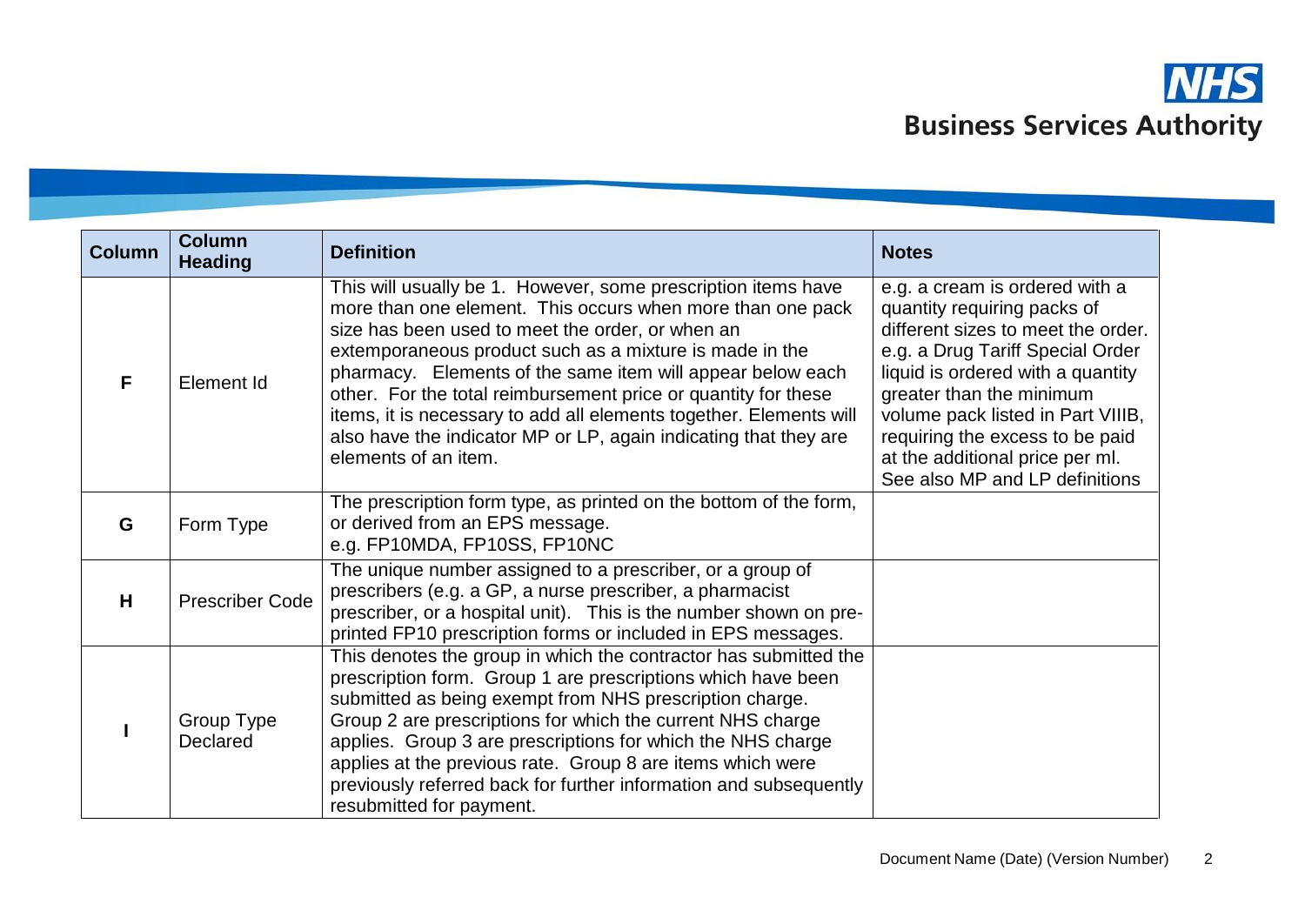

| <b>Column</b> | <b>Column</b><br><b>Heading</b> | <b>Definition</b>                                                                                                                                                                                                                                                                                                                                                                                                                                     | <b>Notes</b>                                                                                                                                                                                                                                                                                                                                                           |
|---------------|---------------------------------|-------------------------------------------------------------------------------------------------------------------------------------------------------------------------------------------------------------------------------------------------------------------------------------------------------------------------------------------------------------------------------------------------------------------------------------------------------|------------------------------------------------------------------------------------------------------------------------------------------------------------------------------------------------------------------------------------------------------------------------------------------------------------------------------------------------------------------------|
|               | <b>Charge Status</b>            | This denotes the group, or charge status of the item, as<br>processed. '1' indicates that the item was exempt from NHS<br>prescription charge, '2' that the item was subject to the current<br>NHS prescription charge, and '3' that it is subject to the previous<br>NHS prescription charge.                                                                                                                                                        |                                                                                                                                                                                                                                                                                                                                                                        |
| K             | Charges<br>Payable              | This shows the number of NHS prescription charges payable by<br>the patient. This will be '0' if the patient is entitled to exemption<br>from payment, or if the item was not dispensed, or was referred<br>back or disallowed.                                                                                                                                                                                                                       | See Drug Tariff part XVI                                                                                                                                                                                                                                                                                                                                               |
|               | Product<br>Description          | A description of the product for which the contractor has been<br>reimbursed, as defined by the Dictionary of Medicines and<br>Devices (dm+d). Where this is an actual product, the<br>description includes the name of the proprietary or generic item,<br>along with the supplier/manufacturer name. Where the product<br>is a prescribable generic, the description of the generic product<br>without supplier or trade name information is given. | An entry of 'Exception Handler<br>Discount Not Deducted Item' or<br>'Exception Handler Unspecified<br>Item' indicates that the product<br>prescribed cannot be specified<br>as it is not held by the Dictionary<br>of Medicines and Devices.<br>An entry of 'None' is displayed<br>where the product has not been<br>dispensed, or was referred back<br>or disallowed. |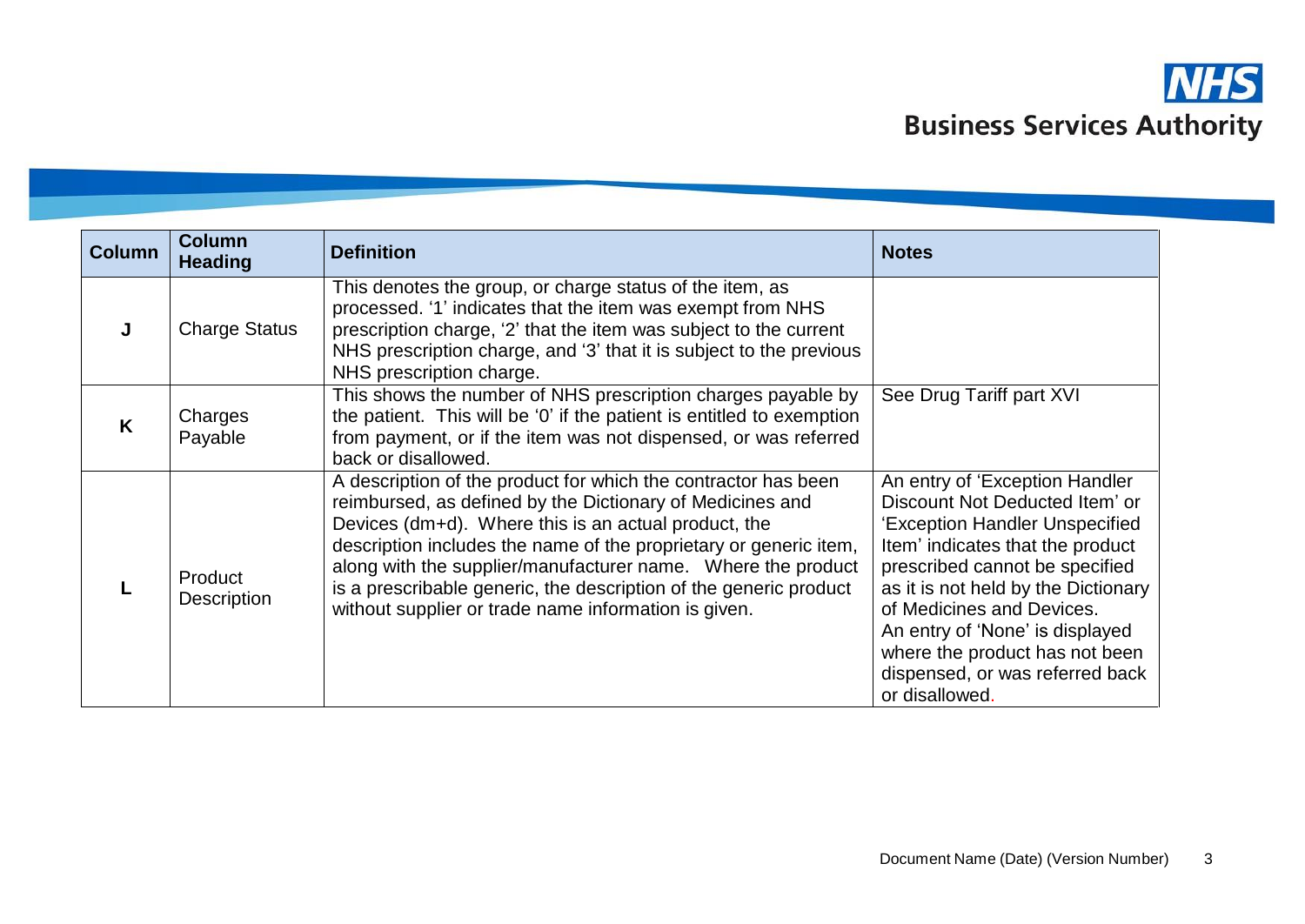

| <b>Column</b> | <b>Column</b><br><b>Heading</b> | <b>Definition</b>                                                                                                                                                                                                                                                                                                                                                                                                                   | <b>Notes</b>                                                                                                                                                                            |
|---------------|---------------------------------|-------------------------------------------------------------------------------------------------------------------------------------------------------------------------------------------------------------------------------------------------------------------------------------------------------------------------------------------------------------------------------------------------------------------------------------|-----------------------------------------------------------------------------------------------------------------------------------------------------------------------------------------|
| M             | <b>Snomed Code</b>              | SNOMED CT is a universal identifying coding system which is<br>used by the Dictionary of Medicines and Devices (dm+d). The<br>SNOMED code is unique to a product.                                                                                                                                                                                                                                                                   | Due to limitations opening long<br>numeric strings in spreadsheet<br>programmes the SNOMED<br>Code is prefixed with 'SC-' so<br>that the integrity of the numeric<br>value is retained. |
| N             | Quantity                        | The quantity of a drug or appliance that has been reimbursed.<br>Where the product is packed in a special container, the quantity<br>may be expressed as the number of special containers<br>dispensed.                                                                                                                                                                                                                             | e.g. a 30g tube of cream which<br>must be as a special container<br>will have a pack size of 30 and a<br>quantity of 1                                                                  |
| $\mathbf O$   | Unit Of Measure                 | A description of the physical entity that can be handled i.e.<br>tablet, ampoule, vial, ml. The unit of measure is given where<br>this is appropriate to the product.                                                                                                                                                                                                                                                               |                                                                                                                                                                                         |
| P             | <b>Pack Price</b>               | The price of the pack size used to reimburse the quantity of the<br>product prescribed or endorsed. The price is as listed in Parts<br>VIII or IX of the Drug Tariff for the dispensing month for which<br>the prescriptions were submitted. For a drug not listed in Part<br>VIII, the price is normally determined by the list price published<br>by the manufacturer, wholesaler or supplier. Value expressed in<br>Pounds $(E)$ |                                                                                                                                                                                         |
| Q             | Pack Size                       | The pack size used to reimburse the dispensed quantity of the<br>product prescribed or endorsed.                                                                                                                                                                                                                                                                                                                                    |                                                                                                                                                                                         |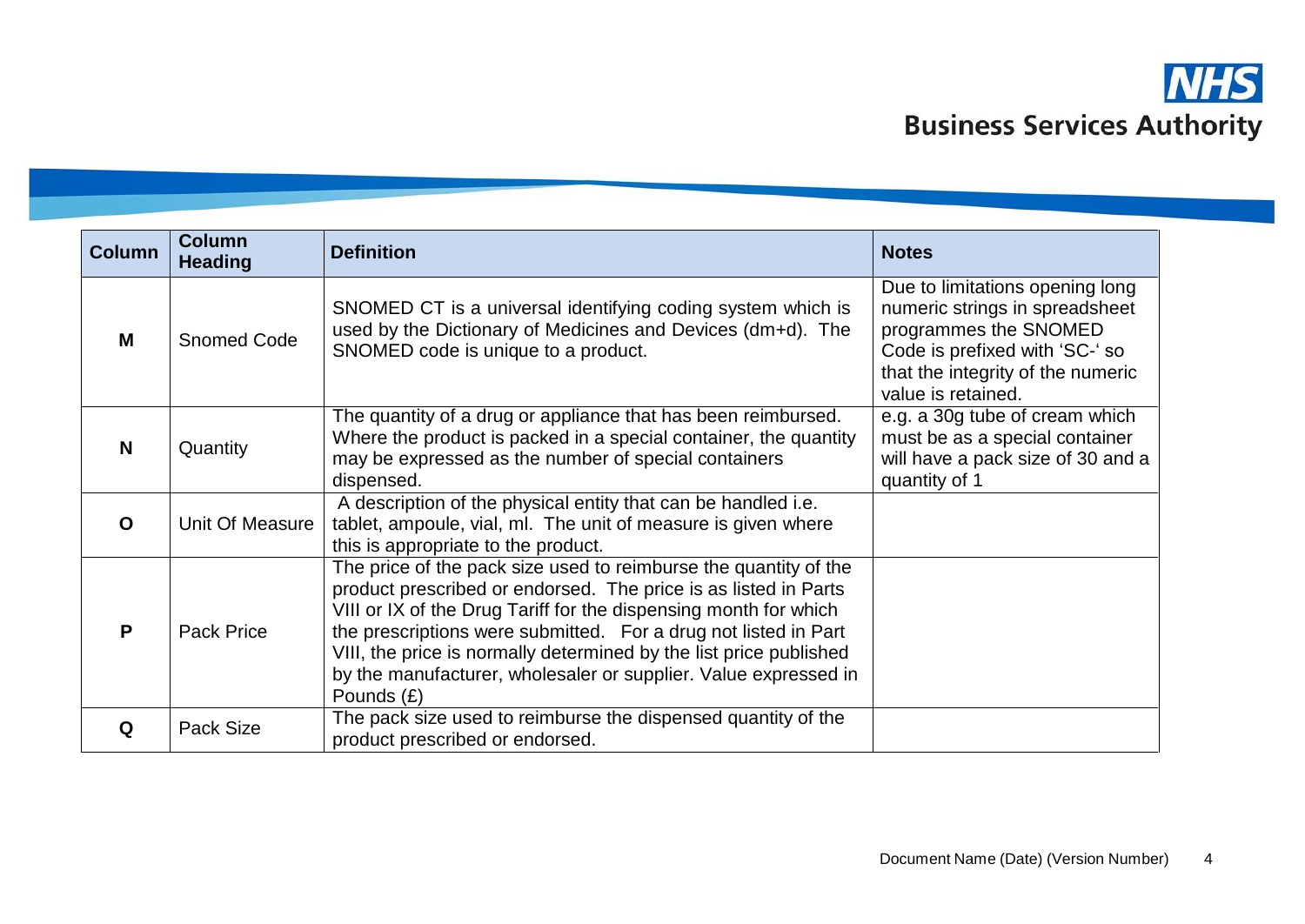

| <b>Column</b> | <b>Column</b><br><b>Heading</b>  | <b>Definition</b>                                                                                                                                                                                                                                                                                                                                                                                                               | <b>Notes</b>                                                                                                                                                                                                                                                                                                                                                                                                                               |
|---------------|----------------------------------|---------------------------------------------------------------------------------------------------------------------------------------------------------------------------------------------------------------------------------------------------------------------------------------------------------------------------------------------------------------------------------------------------------------------------------|--------------------------------------------------------------------------------------------------------------------------------------------------------------------------------------------------------------------------------------------------------------------------------------------------------------------------------------------------------------------------------------------------------------------------------------------|
| R             | <b>Basic Price</b>               | The basic price is the Net Ingredient Cost for the quantity<br>supplied of those drugs, appliances and chemical reagents as<br>listed in Parts VIII or IX of the Drug Tariff. For a drug not listed<br>in Part VIII, the price is normally determined by the list price<br>published by the manufacturer, wholesaler or supplier of the<br>pack size used for a prescription of that quantity. Value<br>expressed in Pounds (£) | See Drug Tariff Part II Clause 8.<br>Please note that there are<br>exceptions to using the price<br>listed in the Drug Tariff i.e.<br>where the Department of Health<br>has agreed that for a particular<br>month, for particular items, the<br>agreed reimbursement will differ<br>from that stated in Part VIII of<br>the Drug Tariff. See Drug Tariff<br>news articles<br>at http://www.nhsbsa.nhs.uk/Pre<br>scriptionServices/250.aspx |
| $\mathbf{s}$  | Payment For<br>Consumables       | This is paid for every prescription (except an oxygen<br>prescription) supplied by contractors and corresponds to the<br>number of professional fees paid. Value expressed in Pounds<br>(E).                                                                                                                                                                                                                                    | See Drug Tariff Part IV                                                                                                                                                                                                                                                                                                                                                                                                                    |
| T             | <b>Payment For</b><br>Containers | This is paid for every prescription (except special containers)<br>supplied where the quantity ordered is outside the pack size (or<br>a multiple of the pack size) listed in Part VIIIA of the Drug Tariff,<br>published by the manufacturer, or, if pack size is unknown by<br>the NHSBSA, endorsed by the contractor. Value expressed in<br>Pounds $(E)$                                                                     | See Drug Tariff Part IV                                                                                                                                                                                                                                                                                                                                                                                                                    |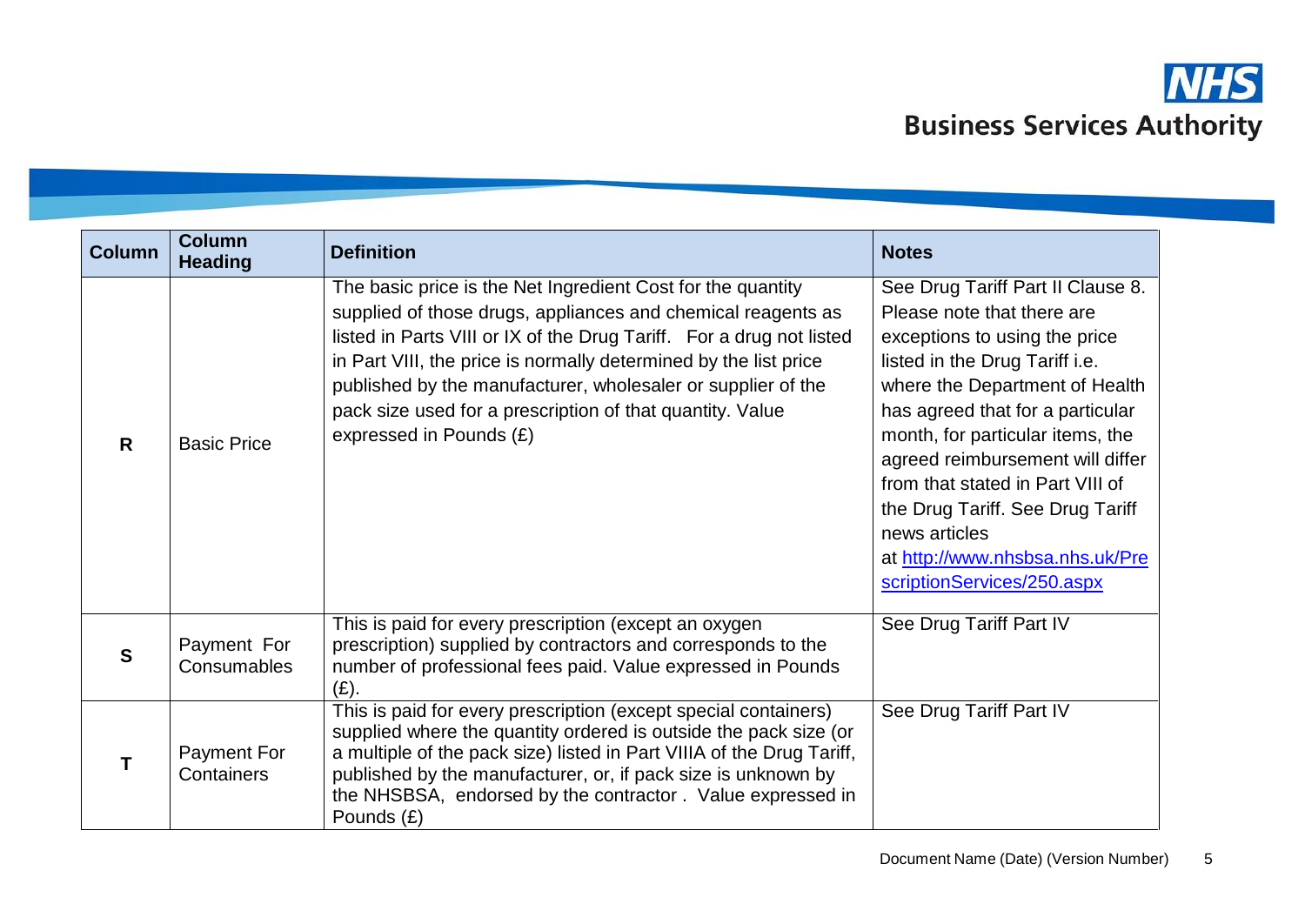

| <b>Column</b> | <b>Column</b><br><b>Heading</b> | <b>Definition</b>                                                                                                                                                                                                                                                                                                                                                                                             | <b>Notes</b>                                                                                                                                                                   |
|---------------|---------------------------------|---------------------------------------------------------------------------------------------------------------------------------------------------------------------------------------------------------------------------------------------------------------------------------------------------------------------------------------------------------------------------------------------------------------|--------------------------------------------------------------------------------------------------------------------------------------------------------------------------------|
| U             | <b>NB</b>                       | Denotes Broken Bulk has been claimed by the dispensing<br>contractor.<br>When the quantity ordered on a prescription form is other than<br>the minimum quantity obtainable, and the contractor cannot<br>readily dispose of any remainder purchased to cover the order,<br>payment will be made for the whole quantity purchased.<br>Prescription forms must be endorsed 'BB' with the pack size<br>supplied. | BB endorsement required.<br>See Drug Tariff Part II Clause<br>11 and <b>Alphabetical Guide to</b><br><b>Prescription Endorsement</b><br>http://www.nhsbsa.nhs.uk/1119.<br>aspx |
| $\mathbf v$   | <b>CC</b>                       | No charge is payable for contraceptive substances and listed<br>contraceptive appliances for women. For other drugs, if the<br>prescription is for contraceptive purposes, the prescriber should<br>mark the item with the symbol $\mathcal{Q}$ , or otherwise make it clear that<br>the item is for contraceptive purposes. A prescription charge<br>should not be levied for these items.                   | See Drug Tariff Part XVI<br>10. Contraceptive Services                                                                                                                         |
| W             | DA                              | The item has been disallowed as it is not valid to prescribe. No<br>reimbursement has been given.                                                                                                                                                                                                                                                                                                             |                                                                                                                                                                                |
| X             | DA Value                        | The code denoting the reason for which the item has been<br>disallowed.                                                                                                                                                                                                                                                                                                                                       | See Appendix B                                                                                                                                                                 |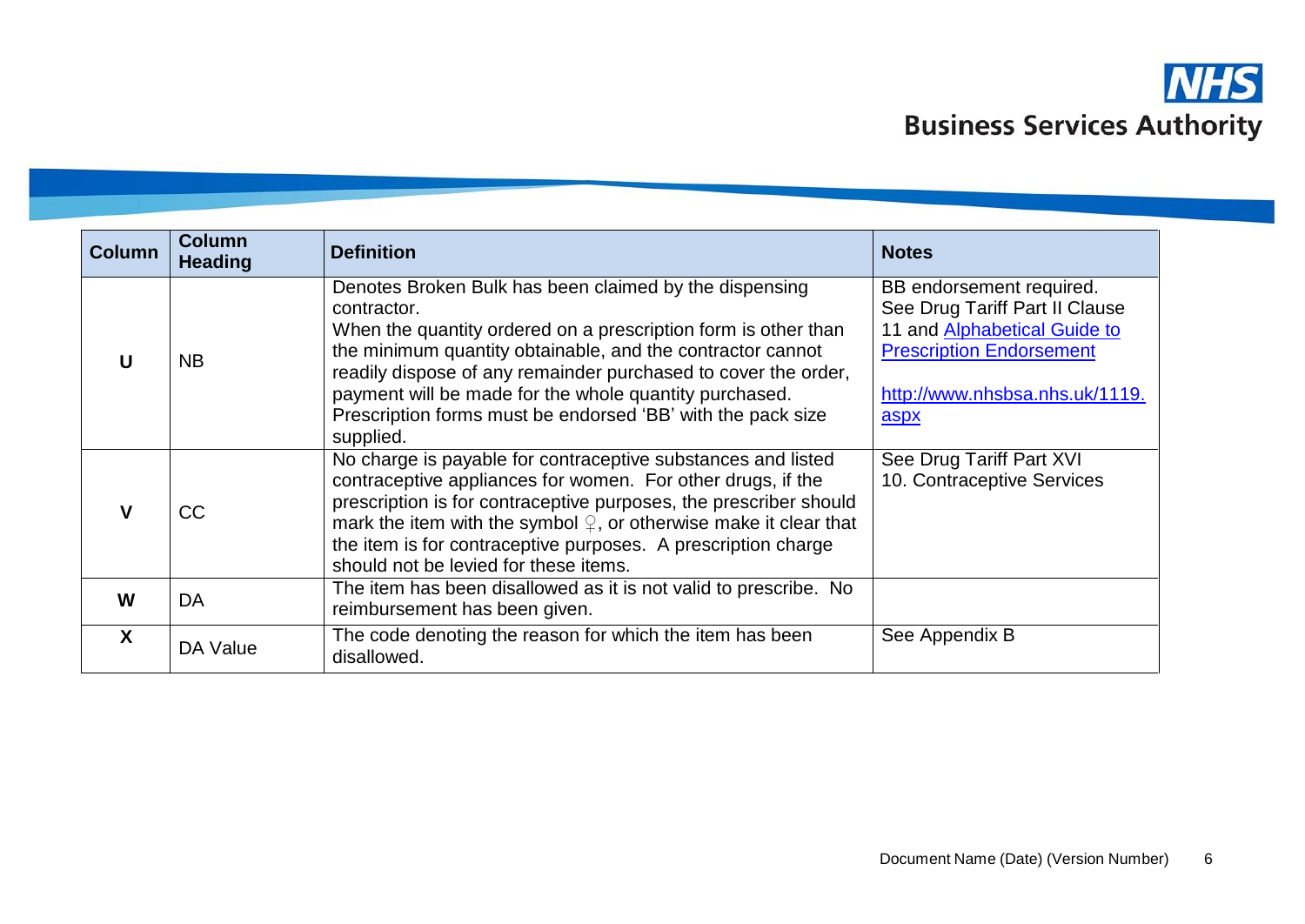

| <b>Column</b>  | <b>Column</b><br><b>Heading</b> | <b>Definition</b>                                                                                                                                                                                                                                                                                                                                      | <b>Notes</b>                                                                                                                                                                                               |
|----------------|---------------------------------|--------------------------------------------------------------------------------------------------------------------------------------------------------------------------------------------------------------------------------------------------------------------------------------------------------------------------------------------------------|------------------------------------------------------------------------------------------------------------------------------------------------------------------------------------------------------------|
| Υ              | EX                              | Denotes that due to exceptional circumstances, out-of-pocket<br>expenses have been incurred in obtaining a drug, appliance,<br>reagent or oxygen. The contractor must endorse 'XP' or 'OOP'                                                                                                                                                            | XP or OOP endorsement<br>required.<br>See Drug Tariff Part II Clause<br>12 and Alphabetical Guide to<br><b>Prescription Endorsement</b><br>http://www.nhsbsa.nhs.uk/1119.<br>aspx                          |
| $\overline{z}$ | <b>EX Value</b>                 | The full amount of out-of -pocket expenses incurred (if this is<br>over 50p). Value expressed in Pounds (£)                                                                                                                                                                                                                                            |                                                                                                                                                                                                            |
| AA             | <b>GN</b>                       | Information purposes only.<br>The item was prescribed generically and endorsed with a<br>branded product, on which reimbursement was based. This<br>indicates that it was necessary to reimburse the endorsed<br>branded product rather than the prescribed generic, but<br>acknowledges that the prescriber did prescribe the product<br>generically. | e.g. Diltiazem 180mg mr<br>capsules ordered and endorsed<br>Dilzem XL 180 capsules. Dilzem<br>XL will be reimbursed, with<br>prescribing reports<br>acknowledging that the generic<br>product was ordered. |
| <b>AB</b>      | IP                              | IP indicates that an invoice price has been endorsed and paid.<br>It is required for less common products and for specials and<br>imported unlicensed medicines not listed in Part VIIIB of the<br>Drug Tariff.                                                                                                                                        | See Alphabetical Guide to<br><b>Prescription Endorsement</b><br>http://www.nhsbsa.nhs.uk/1119.<br>aspx                                                                                                     |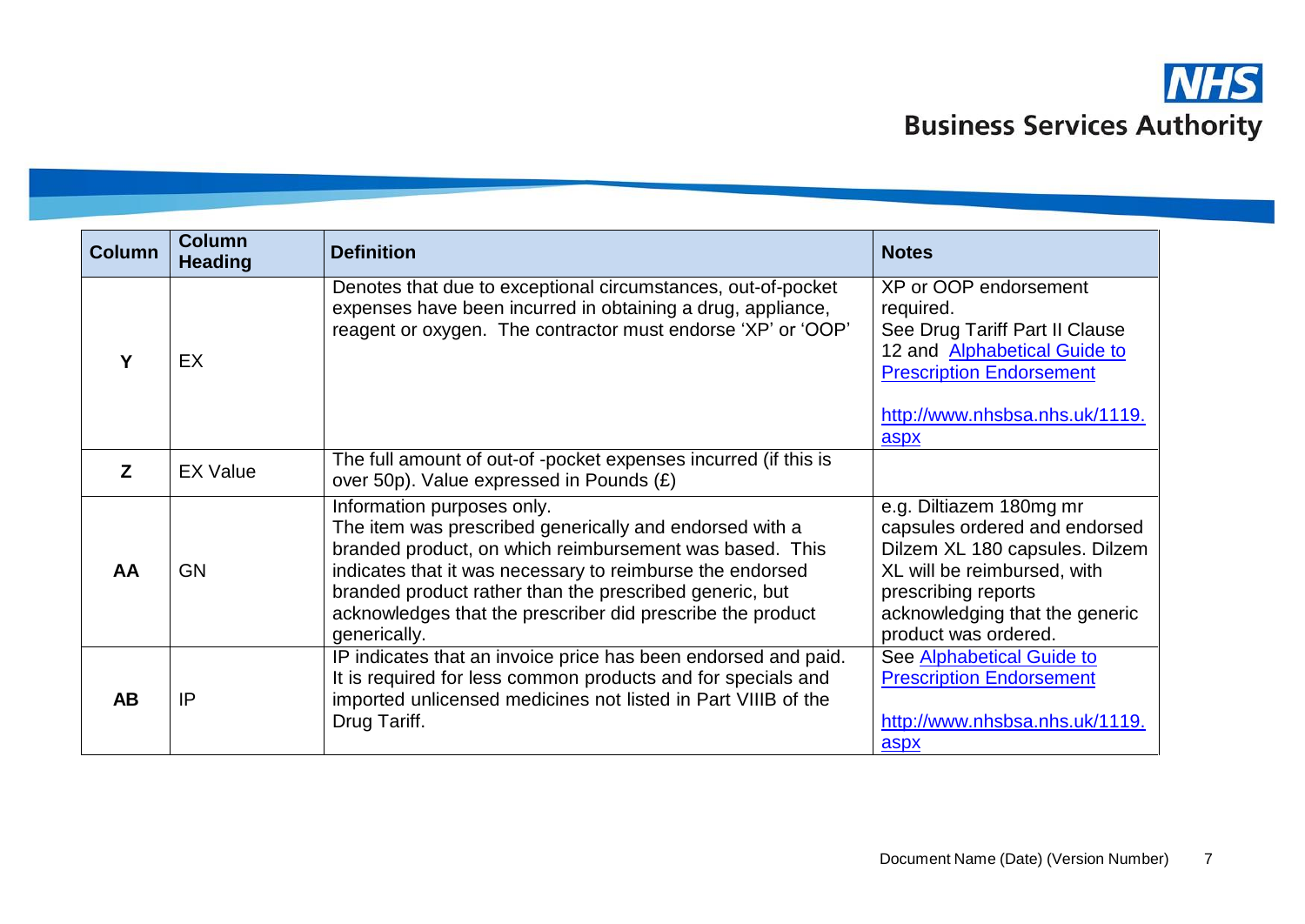

| <b>Column</b> | <b>Column</b><br><b>Heading</b> | <b>Definition</b>                                                                                                                                                                                                                                                                                                                                                                                                    | <b>Notes</b>                                                                                                               |
|---------------|---------------------------------|----------------------------------------------------------------------------------------------------------------------------------------------------------------------------------------------------------------------------------------------------------------------------------------------------------------------------------------------------------------------------------------------------------------------|----------------------------------------------------------------------------------------------------------------------------|
| <b>AC</b>     | <b>IP Value</b>                 | This is the value of the Invoice Price endorsed. The price<br>endorsed should be the price for the pack supplied, with pack<br>size clearly stated. The price reimbursed is calculated from the<br>price per pack and the quantity dispensed. It is assumed that<br>any price endorsed refers to the pack, unless it is clear that the<br>price refers to the quantity dispensed. Value expressed in<br>Pounds $(E)$ |                                                                                                                            |
| <b>AD</b>     | <b>LP</b>                       | Denotes an item for which more than one pack size has been<br>used to meet an order (i.e. a Multiple Pack item). This is the last<br>element in a multiple pack item, and follows on from the last MP<br>value. (See also definition for MP)                                                                                                                                                                         | See also MP                                                                                                                |
| <b>AE</b>     | LP Value                        | This number is added against the last element in a multiple pack<br>item i.e. it shows the total number of packs used to meet the<br>order.                                                                                                                                                                                                                                                                          |                                                                                                                            |
| <b>AF</b>     | <b>MC</b>                       | Products which have been extemporaneously dispensed contain<br>more than one element, or ingredient. MC denotes that this is<br>the final element of an extemporaneously dispensed item.                                                                                                                                                                                                                             | See also MI                                                                                                                |
| <b>AG</b>     | <b>MC Value</b>                 | This number is added against the last element of an<br>extemporaneously dispensed item i.e. it shows the total number<br>of ingredients it contains.                                                                                                                                                                                                                                                                 | See also MI                                                                                                                |
| <b>AH</b>     | MF                              | Indicates that an additional fee has been claimed in respect of a<br>product requiring measurement and indicated "measured and<br>fitted" using the endorsement MF.                                                                                                                                                                                                                                                  | If allowed, the fee in pounds $(E)$<br>is shown in column BE, BF or<br>BG depending upon the type of<br>appliance product. |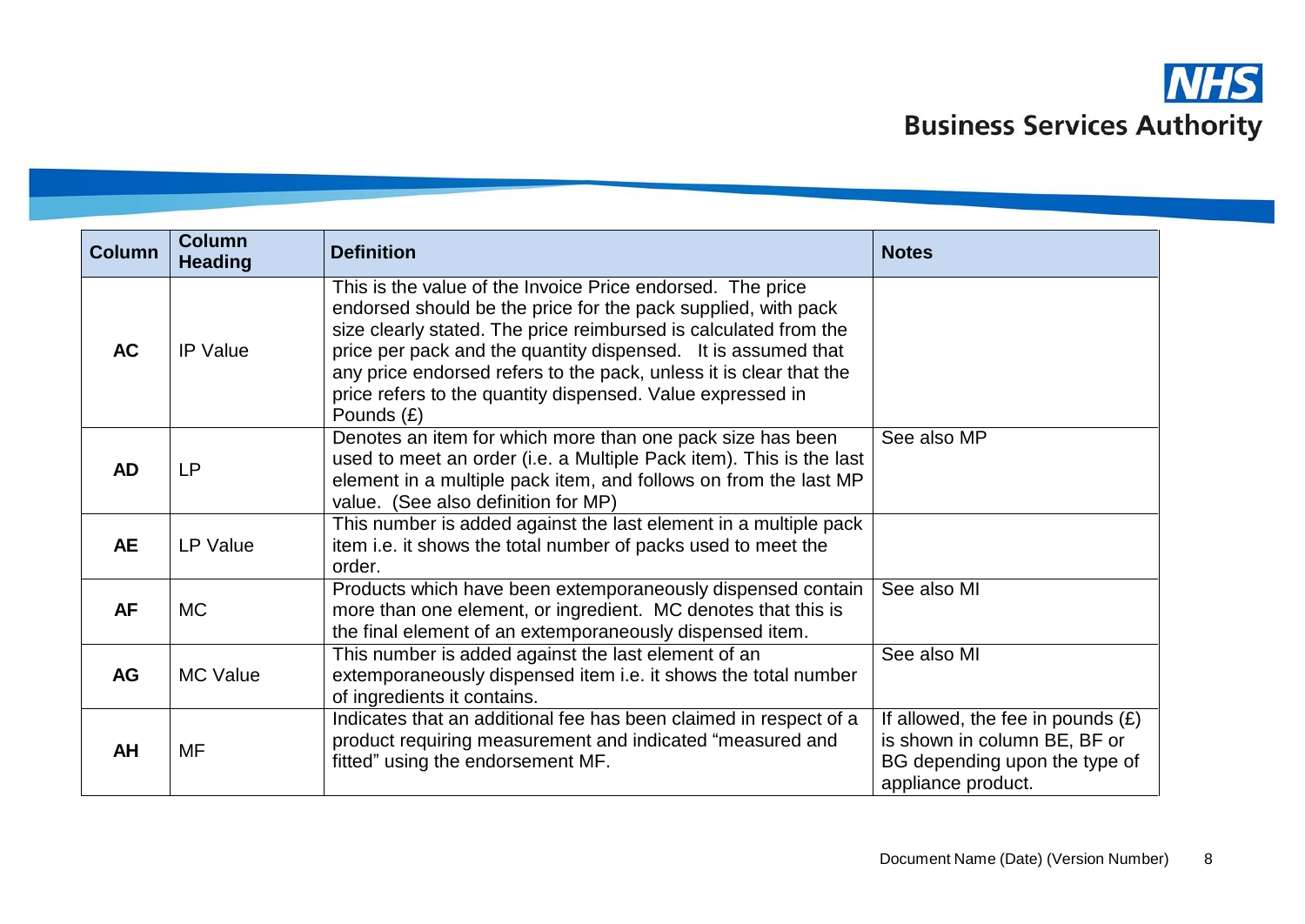

| <b>Column</b> | <b>Column</b><br><b>Heading</b> | <b>Definition</b>                                                                                                                                                                                                                                                                                                                                  | <b>Notes</b>                                                                                                                                                                                                                                                   |
|---------------|---------------------------------|----------------------------------------------------------------------------------------------------------------------------------------------------------------------------------------------------------------------------------------------------------------------------------------------------------------------------------------------------|----------------------------------------------------------------------------------------------------------------------------------------------------------------------------------------------------------------------------------------------------------------|
| <b>AI</b>     | MI                              | Products which have been extemporaneously dispensed contain<br>more than one element, or ingredient. MI denotes that this is<br>one of the elements (the first or subsequent) of an<br>extemporaneously dispensed item.                                                                                                                            | See also MC                                                                                                                                                                                                                                                    |
| <b>AJ</b>     | MI Value                        | This number is added against the first or subsequent element in<br>an extemporaneously dispensed item.                                                                                                                                                                                                                                             | See also MC                                                                                                                                                                                                                                                    |
| <b>AK</b>     | <b>MP</b>                       | Denotes an item for which more than one pack size has been<br>used to meet an order (i.e. a Multiple Pack item). There will<br>always be a Last Pack (LP) element to the prescription item<br>(See also definition for LP)                                                                                                                         | See also LP                                                                                                                                                                                                                                                    |
| <b>AL</b>     | <b>MP Value</b>                 | This shows whether the element is the first or a subsequent<br>element of the multiple pack used to meet an order.                                                                                                                                                                                                                                 |                                                                                                                                                                                                                                                                |
| AM            | <b>NC</b>                       | Items which are counted as prescriptions <i>i.e.</i> attract a<br>professional fee, and are submitted within the chargeable group,<br>but are "no charge" items for which the patient does not pay an<br>NHS prescription charge. For example different strengths of the<br>same drug ordered as separate prescriptions items at the same<br>time. | e.g. phenindione 50mg tabs and<br>phenindione 10mg tabs ordered<br>together. The contractor<br>receives two fees, but the<br>patient pays one prescription<br>charge, the second strength<br>being free of prescription<br>charge.<br>See Drug Tariff part XVI |
| <b>AN</b>     | <b>NC Value</b>                 | This is an indication of a No Charge item which relates to a<br>prescription submitted within the chargeable group. Where it<br>applies, this will always show a value of 1.                                                                                                                                                                       |                                                                                                                                                                                                                                                                |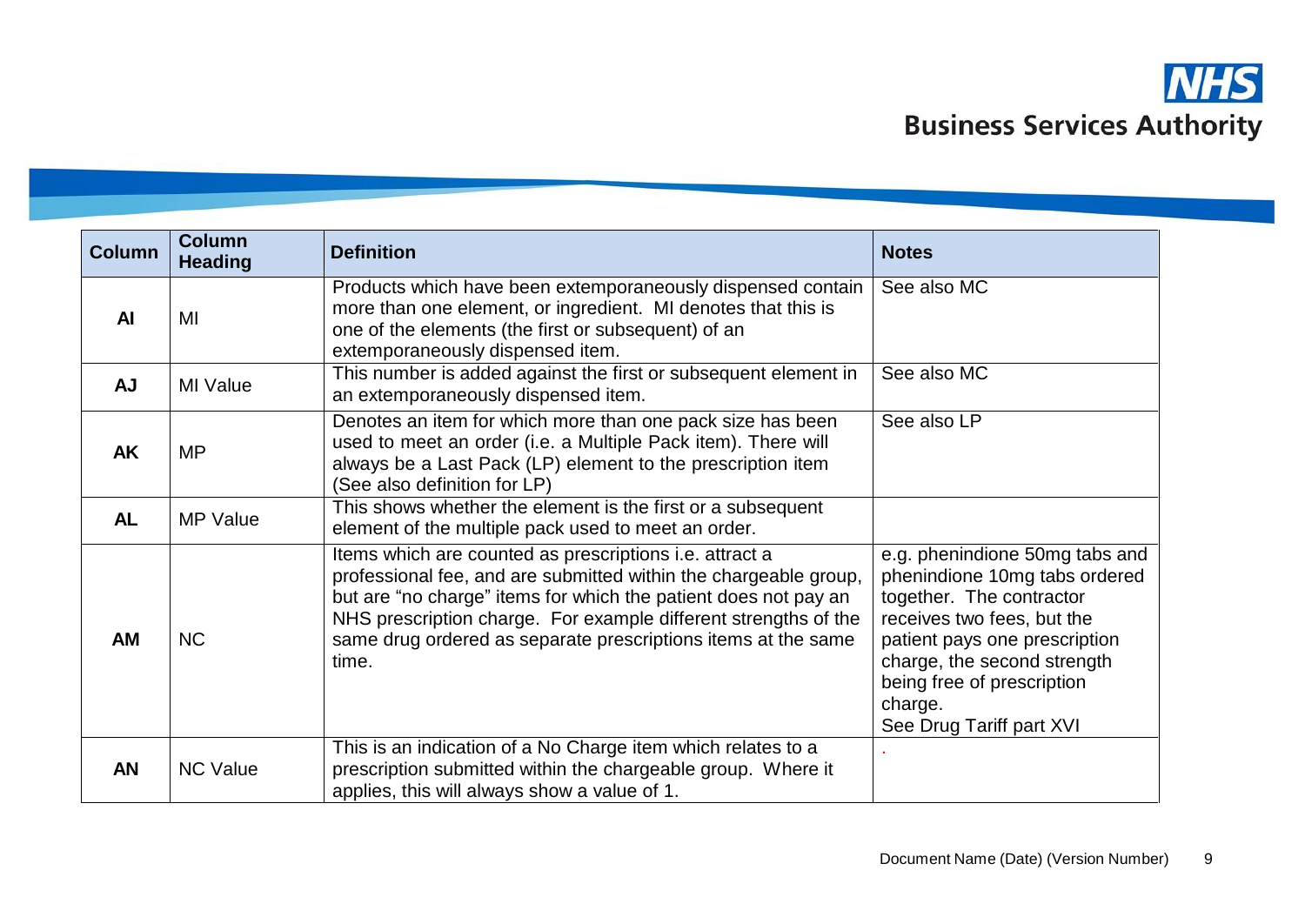

| <b>Column</b> | <b>Column</b><br><b>Heading</b> | <b>Definition</b>                                                                                                                                                                                                                                                        | <b>Notes</b>                                                                                                                                          |
|---------------|---------------------------------|--------------------------------------------------------------------------------------------------------------------------------------------------------------------------------------------------------------------------------------------------------------------------|-------------------------------------------------------------------------------------------------------------------------------------------------------|
| <b>AO</b>     | <b>ND</b>                       | Where an item has not been dispensed, and the dispenser has<br>indicated this by scoring through the prescribed product and<br>endorsed ND immediately adjacent to the product name.                                                                                     | Dispenser requested to score<br>through product and endorse<br><b>ND</b>                                                                              |
| <b>AP</b>     | <b>RB</b>                       | The item has been referred back to the dispenser for further<br>information before it can be processed and correctly reimbursed.                                                                                                                                         |                                                                                                                                                       |
| <b>AQ</b>     | <b>RB</b> Value                 | Code denoting the reason for which the item was referred back<br>to the dispenser.                                                                                                                                                                                       | See Appendix A.                                                                                                                                       |
| <b>AR</b>     | <b>SF</b>                       | Buprenorphine, Diazepam, Buprenorphine with Naloxone and<br>Schedule 2 Controlled Drugs used for the treatment of addiction,<br>can be prescribed on an FP10MDA form. When dispensed in<br>instalments, a standard fee is paid for each interaction with the<br>patient. | See Alphabetical Guide to<br><b>Prescription Endorsement</b><br>http://www.nhsbsa.nhs.uk/1119.<br>aspx                                                |
| <b>AS</b>     | <b>SF Value</b>                 | The number of additional standard fees that apply to the<br>prescription item. This value, applied by NHSBSA, will be one<br>less than the number of instalments/interactions with the patient,<br>as all prescription items automatically receive a standard fee.       | e.g. a prescription for oral liquid<br>methadone 140ml is dispensed<br>in 10ml instalments on 14<br>separate occasions. The 'SF'<br>value will be 13. |
| <b>AT</b>     | ZD                              | This denotes drugs for which discount is not deducted i.e. the<br>prescription price reimbursement will have no discount<br>deduction applied. Contractors need not endorse the<br>prescription. Products are detailed in Part II of the Drug Tariff.                    | See Drug Tariff Part II                                                                                                                               |
| <b>AU</b>     | LB                              | Specially manufactured or imported preparations which are<br>endorsed as such ('SP') attract an additional fee. This is<br>denoted as LB by NHSBSA for internal purposes, ensuring that<br>the correct fee is paid. If the order is made up of more than one             | Requires SP endorsement                                                                                                                               |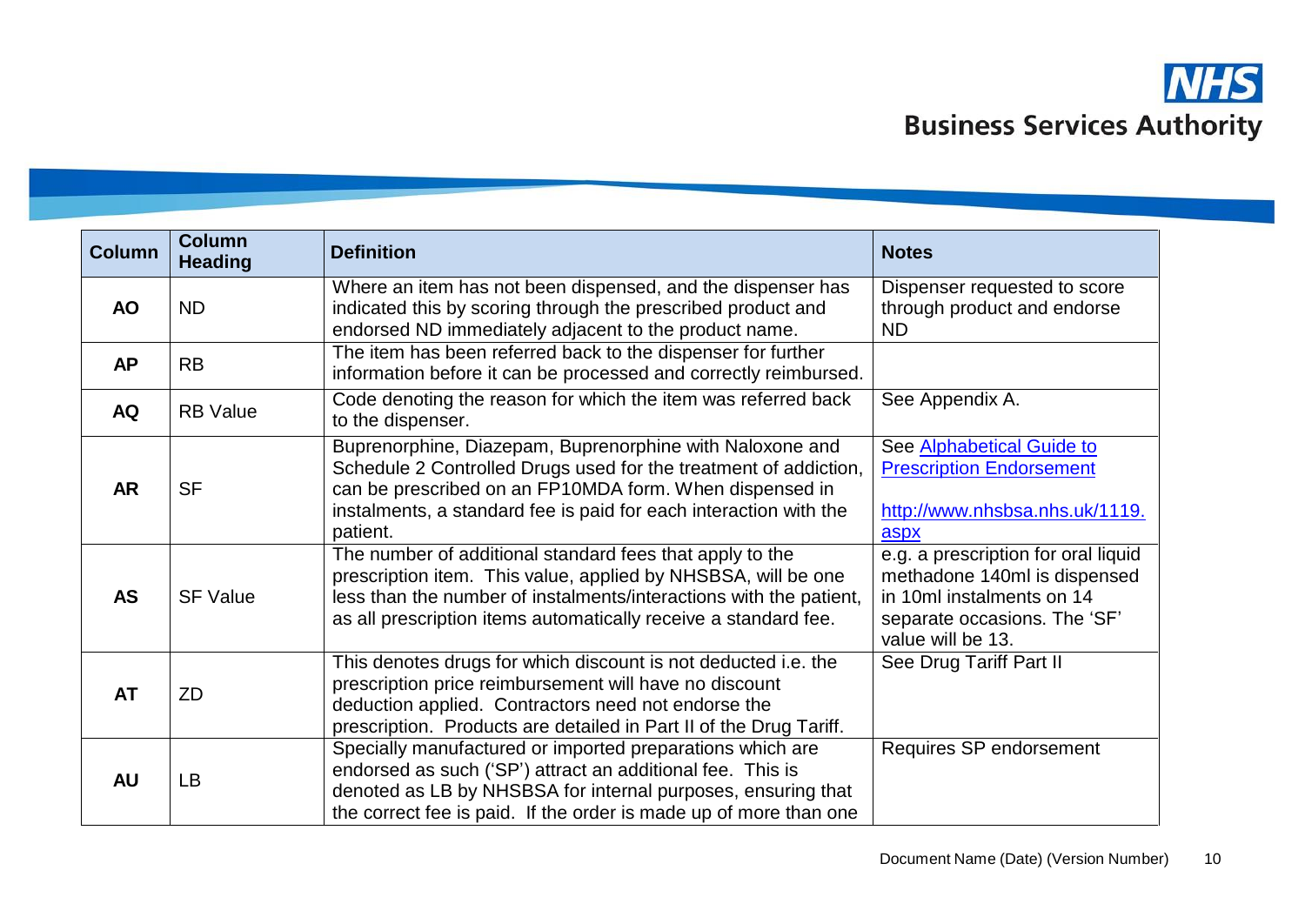

| <b>Column</b> | <b>Column</b><br><b>Heading</b>          | <b>Definition</b>                                                                                                                                                                                                                                                                                                                                                            | <b>Notes</b>                |
|---------------|------------------------------------------|------------------------------------------------------------------------------------------------------------------------------------------------------------------------------------------------------------------------------------------------------------------------------------------------------------------------------------------------------------------------------|-----------------------------|
|               |                                          | pack, the LB endorsement and SP value fee will be added to the<br>last element of the item.                                                                                                                                                                                                                                                                                  |                             |
| <b>AV</b>     | LC.                                      | Extemporaneously dispensed preparations which are endorsed<br>as such ('ED' or 'Extemp Disp') attract an additional fee. These<br>items are denoted by LC by NHSBSA for internal purposes,<br>ensuring that the correct fee is paid. If the order is made up of<br>more than one pack, the LC endorsement and ED value fee will<br>be added to the last element of the item. | Requires ED endorsement     |
| <b>AW</b>     | LE                                       | This is obsolete and not currently used.                                                                                                                                                                                                                                                                                                                                     |                             |
| <b>AX</b>     | LF                                       | This is obsolete and not currently used.                                                                                                                                                                                                                                                                                                                                     |                             |
| AY            | <b>SDR</b><br>Professional<br>Fee Value  | This is a Standard Discount Rate prescription item. All<br>prescription items attract a Activity Payment: the value is<br>expressed in Pounds (£) Previously known as Professional<br>Fee at a value of 0.90p (prior to December 2016 dispensing)<br>on the Schedule of Payments                                                                                             | See Drug Tariff Part IIIA/1 |
| AZ            | <b>SDR</b><br>Professional<br>Fee Number | The number of professional fees paid for the Standard Discount<br>Rate prescription item.                                                                                                                                                                                                                                                                                    | See Drug Tariff Part IIIA/1 |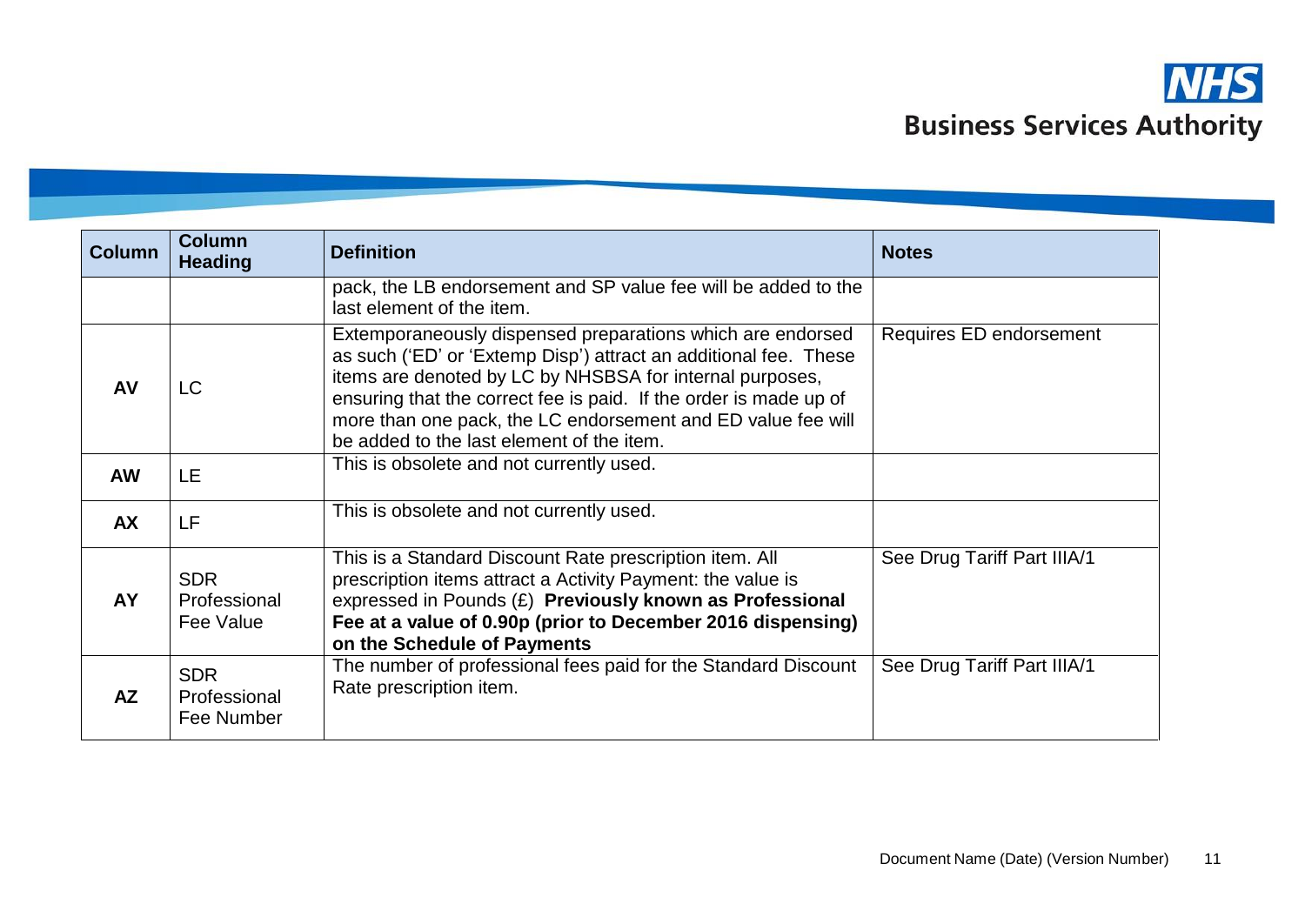

| <b>Column</b> | <b>Column</b><br><b>Heading</b>               | <b>Definition</b>                                                                                                                                                                                                                                                                           | <b>Notes</b>                                            |
|---------------|-----------------------------------------------|---------------------------------------------------------------------------------------------------------------------------------------------------------------------------------------------------------------------------------------------------------------------------------------------|---------------------------------------------------------|
| <b>BA</b>     | <b>ZDR</b><br>Professional<br>Fee Value       | This item is a Discount Not Deducted prescription item. All<br>prescription items attract a Professional fee: the value is<br>expressed in Pounds (£) Known as Activity Payment (from<br>December 2016 dispensing) on the Schedule of Payments                                              | See Drug Tariff Part IIIA/1                             |
| <b>BB</b>     | <b>ZDR</b><br>Professional<br>Fee Number      | The number of professional fees paid for the Discount Not<br>Deducted prescription item.                                                                                                                                                                                                    | See Drug Tariff Part IIIA/1                             |
| <b>BC</b>     | <b>SP Unlicensed</b><br>Meds Fee Value        | The value of the fee for preparations manufactured under a<br>Medicines and Healthcare Products Regulatory Agency (MHRA)<br>specials licenced or sourced under an MHRA importers licence.<br>Value expressed in Pounds (£). An LB endorsement is added<br>for internal processing purposes. | SP must be endorsed.<br>See Drug Tariff Part IIIA/2/A/a |
| <b>BD</b>     | <b>ED Unlicensed</b><br><b>Meds Fee Value</b> | The value of the fee for preparations prepared under the Section<br>10 exemption from the Medicines Act 1968. Value expressed in<br>Pounds $(E)$ . An LC endorsement is added for internal<br>processing purposes.                                                                          | ED must be endorsed.<br>See Drug Tariff Part IIIA/2/A/b |
| <b>BE</b>     | <b>MF Hosiery Fee</b><br>Value                | A fee for Elastic Hosiery (Compression Hosiery) requiring<br>measurement and endorsed "measured and fitted" using the<br>endorsement MF. Value expressed in Pounds $(E)$                                                                                                                    | MF must be endorsed.<br>See Drug Tariff Part IIIA/2/B/a |
| <b>BF</b>     | <b>MF Truss Fee</b><br>Value                  | A fee for Trusses requiring measurement and endorsed<br>"measured and fitted" using the endorsement MF. Value<br>expressed in Pounds (£)                                                                                                                                                    | MF must be endorsed.<br>See Drug Tariff Part IIIA/2/B/b |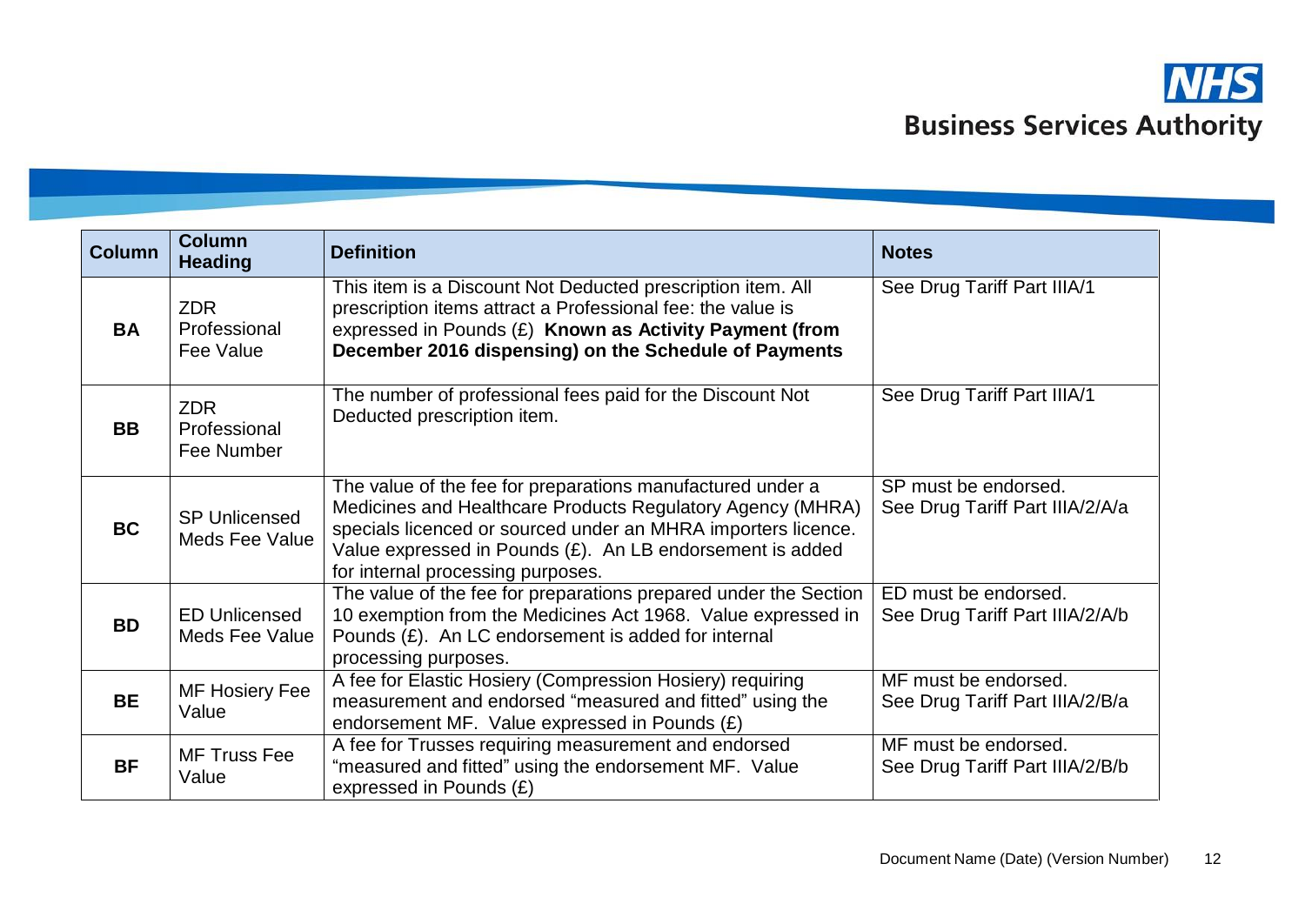

| <b>Column</b> | <b>Column</b><br><b>Heading</b>             | <b>Definition</b>                                                                                                                                                                                                            | <b>Notes</b>                                                                                                                                                                                            |
|---------------|---------------------------------------------|------------------------------------------------------------------------------------------------------------------------------------------------------------------------------------------------------------------------------|---------------------------------------------------------------------------------------------------------------------------------------------------------------------------------------------------------|
| <b>BG</b>     | MF Belt & Girdle<br>Fee Value               | A fee for Para stomal garments (belts and girdles) where size is<br>not indicated in the Drug Tariff requiring measurement and<br>endorsed "measured and fitted" using the endorsement MF.<br>Value expressed in Pounds (£)  | MF must be endorsed.<br>See Drug Tariff Part IIIA/2/B/c                                                                                                                                                 |
| <b>BH</b>     | Methadone Fee<br>Value                      | All prescriptions for oral liquid methadone attract a payment. No<br>endorsement is required by the contractor. Value expressed in<br>Pounds (£)                                                                             | See Drug Tariff part IIIA/2/C                                                                                                                                                                           |
| <b>BI</b>     | Methadone<br><b>Pckgd Dose</b><br>Fee Value | A fee is paid where the quantity dispensed to the patient for a<br>prescription for oral liquid methadone cover more than one dose<br>and the contractor has packaged each dose separately. Value<br>expressed in Pounds (£) | PDn endorsement required:<br>$n =$ number of doses packaged<br>separately minus the number of<br>times the contractor has<br>dispensed the medicine to the<br>patient. See Drug Tariff part<br>IIIA/2/D |
| <b>BJ</b>     | Home Del SR<br>Appl Add Fee<br>Value        | Standard rate appliance additional fee for home delivery of part<br>IXA qualifying items (excluding catheter kits and intermittent self-<br>catheters), Part IXB and Part IXC. Value expressed in Pounds<br>(E)              | See Drug Tariff Part IIIA/2/B/d                                                                                                                                                                         |
| BK            | Home Del HR<br>Appl Add Fee<br>Value        | Higher rate appliance additional fee for home delivery of<br>catheter kits and intermittent self-catheters. Value expressed in<br>Pounds $(E)$                                                                               | See Drug Tariff Part IIIA/2/B/e                                                                                                                                                                         |
| <b>BL</b>     | CD Schedule 2<br>Fee Value                  | The fee applied when the prescription is for a Controlled Drug in<br>Schedule 2 of the Misuse of Drugs Regulations 2001. Value<br>expressed in Pounds (£)                                                                    | See Drug Tariff Part IIIA/2/E                                                                                                                                                                           |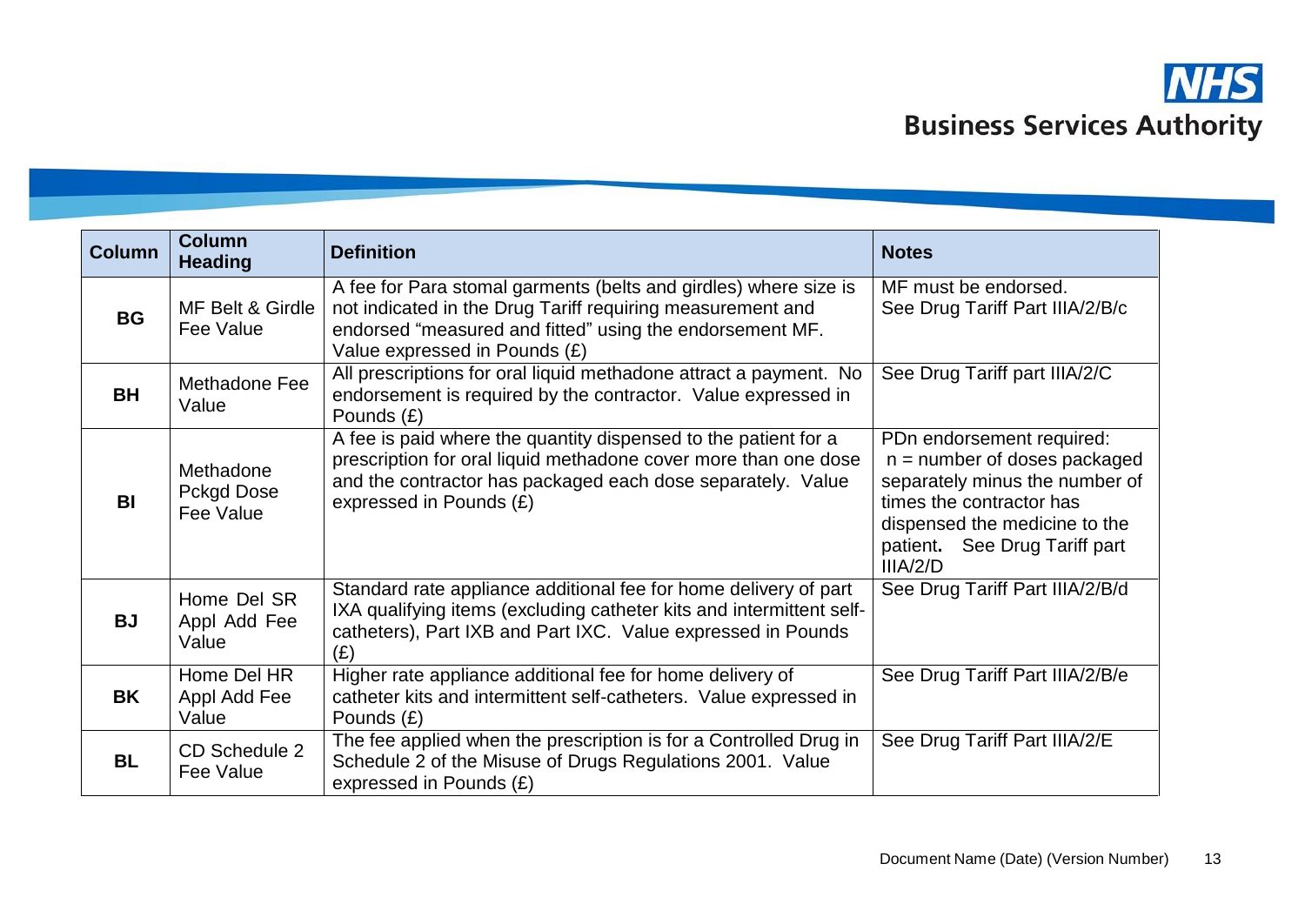

| <b>Column</b> | <b>Column</b><br><b>Heading</b>     | <b>Definition</b>                                                                                                                                                                                                                                                                                                                                                                                                                  | <b>Notes</b>                                                                                                                                                              |
|---------------|-------------------------------------|------------------------------------------------------------------------------------------------------------------------------------------------------------------------------------------------------------------------------------------------------------------------------------------------------------------------------------------------------------------------------------------------------------------------------------|---------------------------------------------------------------------------------------------------------------------------------------------------------------------------|
| <b>BM</b>     | CD Schedule 3<br>Fee Value          | The fee applied when the prescription is for a Controlled Drug in<br>Schedule 3 of the Misuse of Drugs Regulations 2001. Value<br>expressed in Pounds (£)                                                                                                                                                                                                                                                                          | See Drug Tariff Part IIIA/2/E                                                                                                                                             |
| <b>BN</b>     | <b>Expensive Item</b><br>Fee Value  | A fee equivalent to 2% of the net ingredient cost will be payable<br>on all prescription items over £100.00. Value expressed in<br>Pounds $(E)$                                                                                                                                                                                                                                                                                    | See Drug Tariff Part IIIA/2/F                                                                                                                                             |
| <b>BO</b>     | Stoma<br>Customisation<br>Fee Value | A fee payable for every Part IXC prescription item that can be<br>customised. The fee does not have to be claimed and will be<br>paid automatically to those pharmacy and appliance contractors<br>who have informed the NHSBSA of their intention to provide<br>stoma appliance customisation services as an advanced service<br>by the end of the month before they start providing the service<br>Value expressed in Pounds (£) | See Drug Tariff Part VIC Stoma<br>Customisation                                                                                                                           |
| <b>BP</b>     | Dispensing<br><b>UUID</b>           | This is a unique identifying code for an item which has been<br>dispensed and claimed through the Electronic Prescription<br>Service (EPS). It does not hold any product information: its<br>purpose is to uniquely identify the dispensed item in an EPS<br>message.                                                                                                                                                              |                                                                                                                                                                           |
| <b>BQ</b>     | <b>NHS Patient</b><br><b>Number</b> | The patient NHS number captured by NHSBSA from the<br>scanned prescription image or the EPS prescription.                                                                                                                                                                                                                                                                                                                          | For data security reasons only<br>the final 7 digits of the captured<br>NHS patient number are<br>displayed.<br>Note – if the NHS number has<br>been obscured by pharmacy |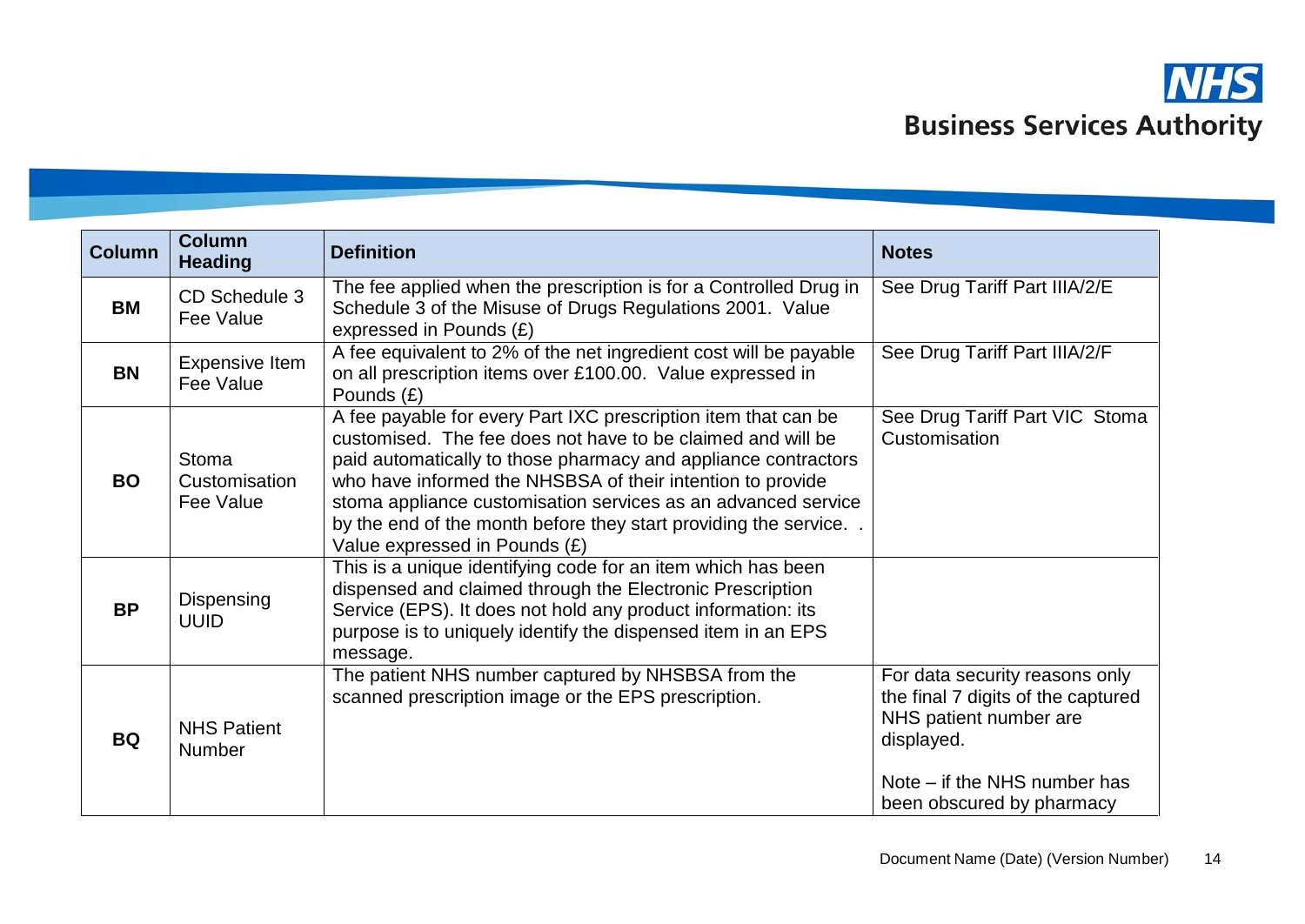

| <b>Column</b> | <b>Column</b><br><b>Heading</b> | <b>Definition</b>                                                                                                                                                     | <b>Notes</b>                                                                         |
|---------------|---------------------------------|-----------------------------------------------------------------------------------------------------------------------------------------------------------------------|--------------------------------------------------------------------------------------|
|               |                                 |                                                                                                                                                                       | stamps or other marks then it<br>will not be possible to display<br>this data field. |
| <b>BR</b>     | <b>SSP VAT Value</b>            | VAT is payable for any drugs, appliances or chemical reagents,<br>which are supplied in line with Serious Shortage Protocol (SSP).<br>Value expressed in Pounds (£)   | See Drug Tariff Part II                                                              |
| <b>BS</b>     | <b>SSP Fee Value</b>            | A fee is payable for any drugs, appliances or chemical reagents,<br>which are supplied in line with Serious Shortage Protocol (SSP).<br>Value expressed in Pounds (£) | See Drug Tariff Part II                                                              |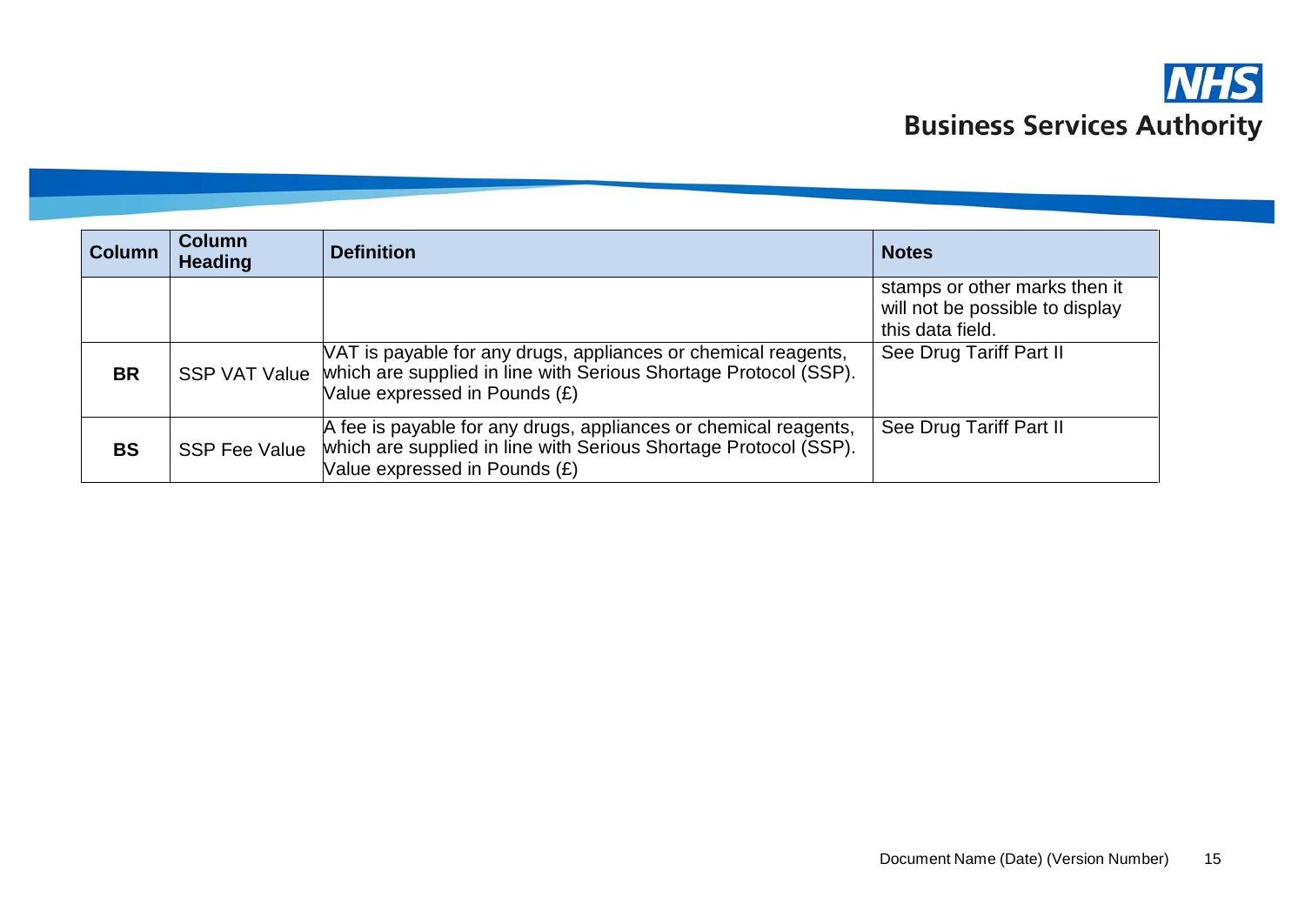## **Appendix A**

### **Referred Back Forms/Items**

The table gives the reason for which the item was referred back.

| <b>Referred Back</b><br><b>Indicator</b> | <b>Referred Back Reason</b>                                                                                                                                                                                                                                                                                           |
|------------------------------------------|-----------------------------------------------------------------------------------------------------------------------------------------------------------------------------------------------------------------------------------------------------------------------------------------------------------------------|
| RB <sub>1</sub> A                        | For orders that are not listed in Part VIIIA of the Drug Tariff all of the following endorsements are<br>required: Supplier/Manufacturer, pack size and basic price (excluding VAT). If a formula has been<br>dispensed and any of the ingredients are not listed in Part VIIIA, please supply the above information. |
| RB <sub>1</sub> B                        | For orders that are not listed in Part VIIIA of the Drug Tariff a Supplier/Manufacturer is required. If a<br>formula has been dispensed and any of the ingredients are not listed in Part VIIIA, please supply the<br>above information.                                                                              |
| RB <sub>1</sub> C                        | For orders that are not listed in Part VIIIA of the Drug Tariff a pack size and basic price (excluding VAT)<br>are required. If a formula has been dispensed and any of the ingredients are not listed in Part VIIIA,<br>please supply the above information.                                                         |
| RB <sub>1</sub> D                        | For unlicensed medicines (specials) where the presentation is a liquid, please clarify the type of liquid,<br>e.g. suspension or solution.                                                                                                                                                                            |
| RB1E                                     | More than one Manufacturer is available for this product. Please indicate which Manufacturer has been<br>supplied.                                                                                                                                                                                                    |
| <b>RB2A</b>                              | The order/endorsement is incomplete. The following details must be present: presentation, strength and<br>quantity.                                                                                                                                                                                                   |
| RB <sub>2</sub> B                        | The order/endorsement is incomplete. The presentation must be present.                                                                                                                                                                                                                                                |
| RB <sub>2</sub> C                        | The order/endorsement is incomplete. The strength must be present.                                                                                                                                                                                                                                                    |
| RB <sub>2</sub> D                        | The order/endorsement is incomplete. The quantity must be present.                                                                                                                                                                                                                                                    |
| RB <sub>2</sub> E                        | The order is incomplete. The product name must be present for the item to be processed.                                                                                                                                                                                                                               |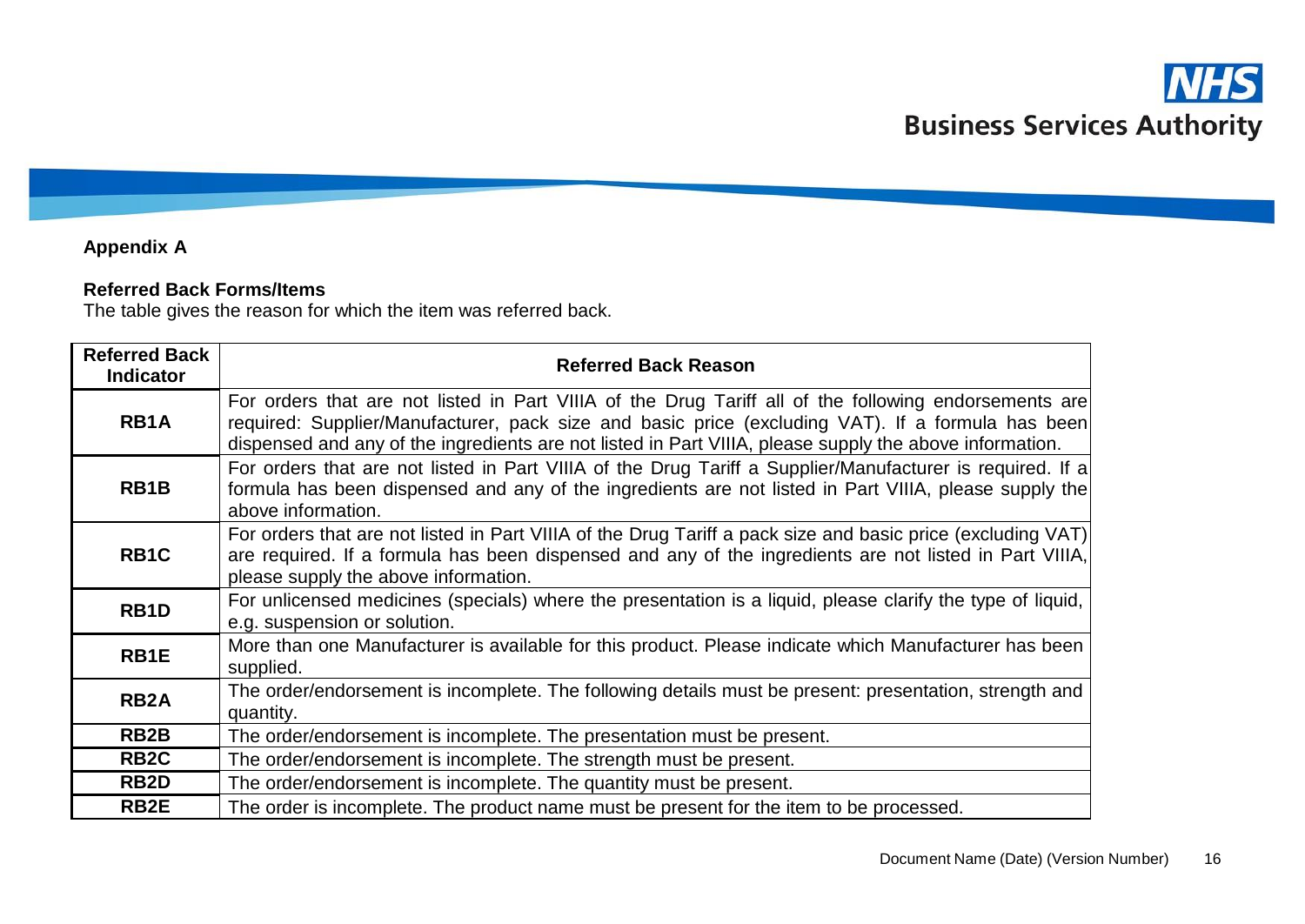

| <b>RB3A</b>       | The Appliance order/endorsement is incomplete. One or more of the following are required: size<br>(length/width), quantity, type and/or Manufacturer's catalogue number. |  |
|-------------------|--------------------------------------------------------------------------------------------------------------------------------------------------------------------------|--|
| RB3B              | The Appliance order/endorsement is incomplete. The size (length/width) must be present.                                                                                  |  |
| RB <sub>3</sub> C | The Appliance order/endorsement is incomplete. The quantity must be present.                                                                                             |  |
| RB3D              | The Appliance order/endorsement is incomplete. The type of Appliance must be present.                                                                                    |  |
| RB <sub>3</sub> E | The Appliance order/endorsement is incomplete. The Manufacturer's catalogue number must be<br>present.                                                                   |  |
| RB4               | This form is incompatible with the account type in which it has been submitted. Please resubmit in an<br>appropriate account type.                                       |  |
| RB <sub>5</sub>   | The order/endorsement is incomplete. The following details must be present: size of vial, ampoule or<br>cartridge.                                                       |  |
| RB <sub>6</sub>   | For Controlled Drug orders to be processed the Prescriber must include the strength, quantity and<br>presentation required in the order.                                 |  |
| RB7               | We are unable to determine exactly what was prescribed, or supplied. Please supply additional<br>information that will assist us to process the annotated item(s).       |  |